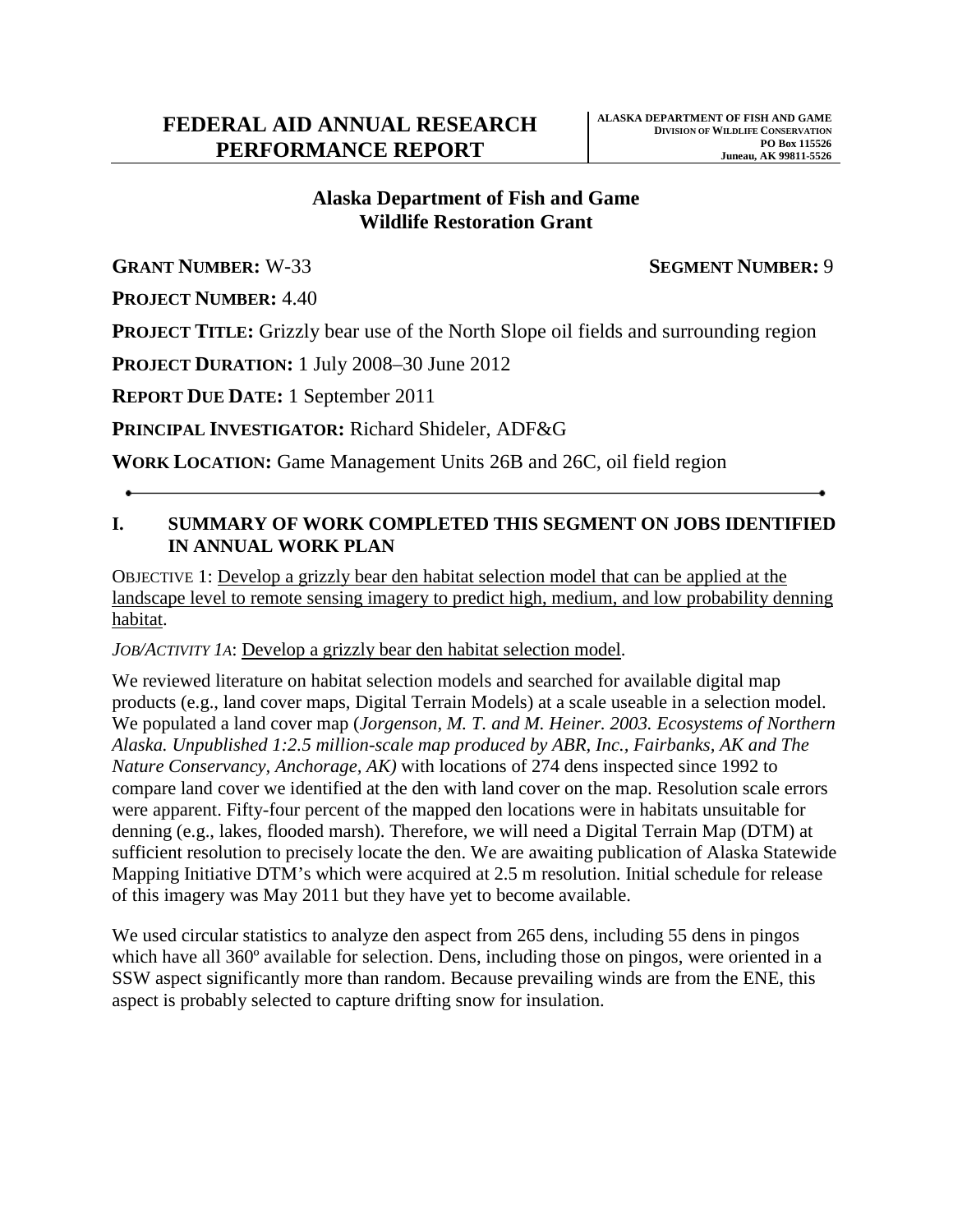*JOB/ACTIVITY 1B:* Collect data on habitat characteristics of radiomarked bears, and field verify areas of high, medium and low probability denning habitat based on the predictive model generated in Job 1a.

We inspected 24 dens of radiomarked bears to augment the existing database of  $\sim$ 250 dens previously inspected. Data on habitat characteristics of these dens will be used to develop the den habitat model in Job 1a. We located 47 dens of radiomarked bears and 1 unmarked bear during early winter radiotracking surveys. These dens will be inspected in the 2011 and 2012 summer field seasons.

#### Forward Looking infrared "FLIR" imagers, trained scent dogs). *JOB/ACTIVITY 1C*: Evaluate the efficacy of den detection methods (e.g., hand-held and airborne

 location we surveyed. In February we surveyed the same 5 dens with a hand-held FLIR (FLIR the surface prevented us from obtaining an image of 3 dens but we acquired images for the with 2 Karelian bear dogs. Both dogs detected 6 dens. We ran only one dog on the seventh den We flew an airborne FLIR survey in January 2011. We detected 2 putative dens, may have detected a third, and could not detect 2 others. We later learned that the coordinates on one of the missing dens had been transcribed incorrectly and the putative den location was >400 m from the Systems Inc. P660 ThermaCam™) transported in a Hagglunds tracked vehicle. Blowing snow on remaining 2. Between 16 and 19 April we surveyed the 5 original dens and the 2 new ones dens and he was successful. We will confirm the true locations of the 7 dens in summer 2011 when the excavations are visible.

## *JOB/ACTIVITY 1D*: Construct and instrument an artificial den to test the accuracy of FLIR under varying snow conditions.

 distances <40 m during December and January. Power was interrupted for several periods during We excavated and instrumented an artificial den in a pingo in October 2010, and installed heaters in December. We conducted 5 hand-held FLIR surveys of the den, and were able to detect it at the winter and the dens cooled down. Therefore, we were unable to use infrared data from the final 3 surveys, but were able to continue monitoring snow and ground surface temperatures.

#### OBJECTIVE 2: Investigate the response of bears feeding on naturally-available foods to the removal of food-conditioned bears.

## *JOB/ACTIVITY 2A*: Prepare grizzly bear DNA specimens for analysis.

We collected tissue samples for DNA "fingerprinting" and individual relationships from the 7 newly captured bears and from 3 hair samples caught in our power pole hair snares scattered around the periphery of the oil fields. These specimens are awaiting analysis at Wildlife Genetic International, Nelson, British Columbia.

## *JOB/ACTIVITY 2B*: Capture bears and replace radio collars.

 conditioned female continues to periodically use anthropogenic food available in Deadhorse and We recaptured 25 radiomarked bears and replaced their VHF radio collars, and captured 7 unmarked bears and fitted them with VHF radio collars. We flew 8 radiotracking flights and relocated up to 39 bears on each flight. We also located 3 bears from the oil field road system. No bears new to the study have become food-conditioned. However one existing food